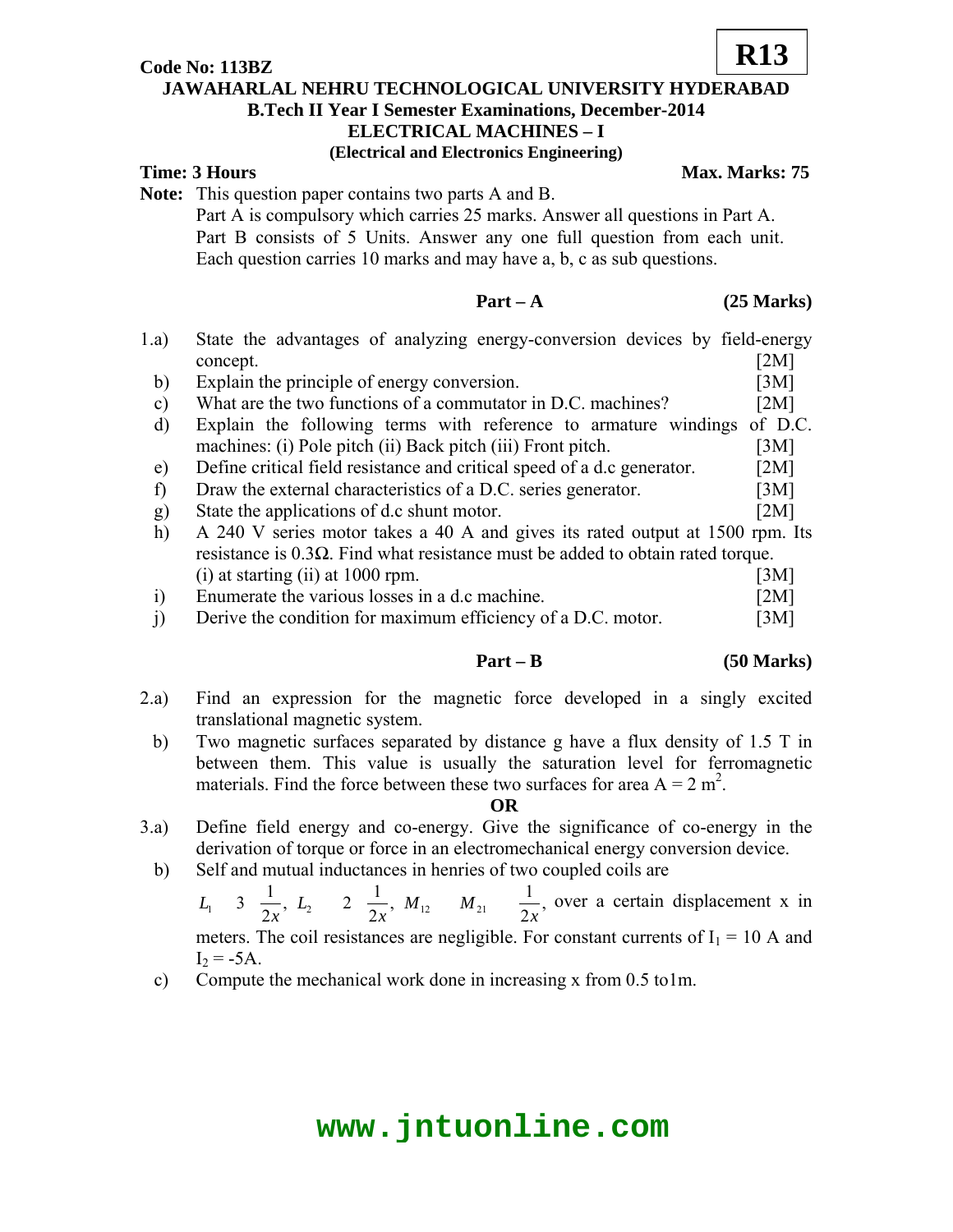- 4.a) Explain the methods of improving commutation in d.c generators with the help of neat sketches.
	- b) A 250 kW, 400 V, 4 pole d.c generator has 720 lap wound conductors. It is given a brush lead of 3 angular degrees (mech.) from the geometric neutral. Calculate the cross and demagnetizing ampere turns per pole. Neglect the shunt field current.

**OR** 

- 5.a) What is armature reaction? What are the effects of armature reaction? How the armature reaction is minimized?
- b) A single turn coil has an inductance of 0.02mH in the commutating zone. Find the value of compensating field required for obtaining straight line commutation for an armature current of 120A for 4-pole lap wound d.c machine.
- 6.a) Explain the desirable conditions and parallel operation of d.c compound generators with a neat circuit diagram.
	- b) Two d.c shunt generators are rated 230 kW and 150kW, 400 V. Their full load drops are 3% and 6% respectively. They are excited to no load voltages of 410 V and 420 V respectively. How will they share load of 1000A and the corresponding bus voltage?

**OR** 

- 7.a) How O.C.C. characteristic of d.c. seperately excited generator is drawn?
	- b) The open circuit characteristics of a d.c shunt generator at rated speed is

| $I_f(A)$    |    | $\bigcap$<br>ں ۔ | ັ   |     |     | 1 ^<br>- ⊥ | ⊥ン  | 10  |
|-------------|----|------------------|-----|-----|-----|------------|-----|-----|
| $V_{OC}(V)$ | 22 | 231              | 400 | 479 | 539 | 605        | 642 | 671 |

The field and armature resistances are  $46\Omega$  and  $0.12\Omega$  respectively. Determine the terminal voltage when the armature current is 360A in two cases:

i) Armature reaction is negligible

ii) 1A field current is needed to counteract the effect of armature reaction.

- 8.a) Derive an expression for the electromagnetic torque produced by d.c motor.
- b) A 10 kW, 250 V d.c shunt motor takes a no-load armature current of 6A at rated voltage and runs at 1250 r.p.m. The armature circuit resistance is  $0.3\Omega$  and the field resistance is  $50\Omega$ . At rated load and rated voltage, the motor takes a current of 20A and the armature reaction weakens the field flux by 2%. Calculate the full load speed and the corresponding electromagnetic torque of the motor.

# **OR**

- 9.a) Explain different speed control methods of d.c. motor. Mention their advantages and disadvantages.
	- b) A d.c series motor is driving a fan load where the load torque is proportional to the cube of speed. The resistance of the armature and field in series is 0.1  $\Omega$  and the motor takes 10 A and runs at 1000 r.p.m when operating from a 200 V supply. Calculate the value of resistance to be inserted in series with the armature to reduce the operating speed to 800 r.p.m.

# **www.jntuonline.com**